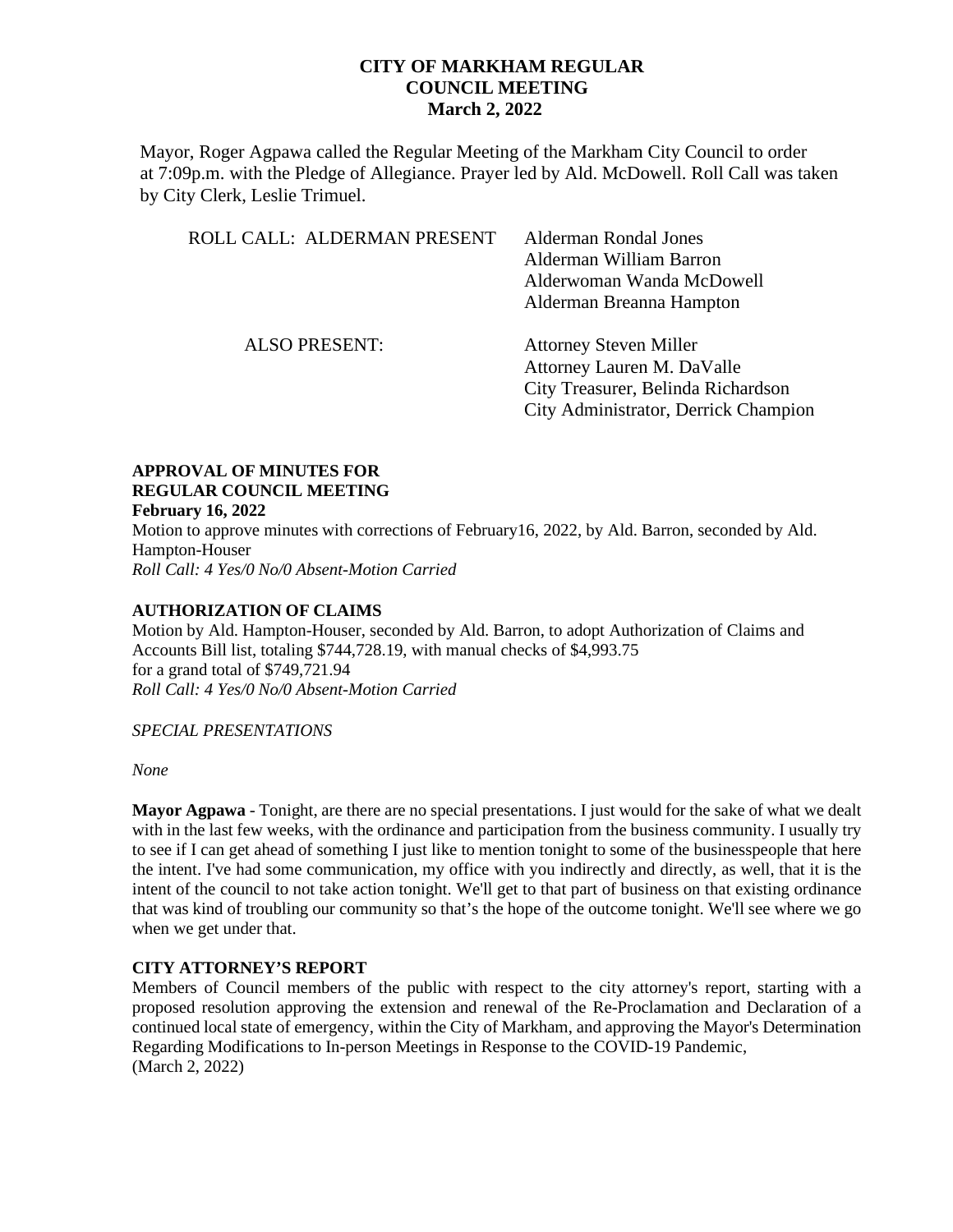### **March 2, 2022**

#### **ADOPT RESOLUTION**

#### **22-R-673**

Motion by Ald. Hampton-Houser, seconded by Ald. McDowell, to adopt Resolution 22-R-673 A RESOLUTION APPROVING THE EXTENSION AND RENEWAL OF THE RE-PROCLAMATION AND DECLARATION OF A CONTINUED LOCAL STATE OF EMERGENCY WITHIN THE CITY OF MARKHAM AND APPROVING THE MAYOR'S DETERMINATION REGARDING MODIFICATIONS TO IN-PERSON MEETINGS IN RESPONSE TO THE COVID-19 PANDEMIC (March 2, 2022)

*Roll Call: 4 Yes/0 No/0 Absent-Motion Carried* 

# **TAKE ORDINANCE OFF TABLE**

Motion by Ald. Barron, seconded by Ald. Jones to take Ordinance off Table. AN ORDINANCE AMENDING SECTION 112.019, "LICENSE CLASSIFICATION, SALE HOURS, AND FEES", AND SECTION 112.045, "UNLAWFUL HOURS OF OPERATION/SALE HOURS" OF CHAPTER 112, "ALCOHOLIC LIQUOR" OF TITLE XI, "BUSINESS REGULATION," OF THE CODE OF MARKHAM TO DECREASE THE LIQUOR SALE AND OPERATION HOURS FOR A CLASS LIQUOR LICENSES IN THE CITY OF MARKHAM, COOK COUNTY, ILLINOIS *Roll Call: 4 Yes/0 No/0 Absent-Motion Carried* 

### **REMOVE ORDINANCE FROM AGENDA**

Motion by Ald. Barron, seconded by Jones to remove Ordinance from Agenda. AN ORDINANCE AMENDING SECTION 112.019, "LICENSE CLASSIFICATION, SALE HOURS, AND FEES", AND SECTION 112.045, "UNLAWFUL HOURS OF OPERATION/SALE HOURS" OF CHAPTER 112, "ALCOHOLIC LIQUOR" OF TITLE XI, "BUSINESS REGULATION," OF THE CODE OF MARKHAM TO DECREASE THE LIQUOR SALE AND OPERATION HOURS FOR A CLASS LIQUOR LICENSES IN THE CITY OF MARKHAM, COOK COUNTY, ILLINOIS *Roll Call: 4 Yes/0 No/0 Absent-Motion Carried* 

# **WAIVE READING OF ORDINANCE**

#### **22-0-2326**

Motion by Ald. Barron, seconded by Jones AN ORDINANCE AMENDING SECTION 112.023, "NUMBER OF LICENSES", OF CHAPTER 112, "ALCOHOLIC LIQUOR" OF TITLE XI, "BUSINESS REGULATIONS," OF THE CODE OF MARKHAM TO DECREASE THE NUMBER OF CLASS A LIQUOR LICENSES IN THE CITY OF MARKHAM, COOK COUNTY, ILLINOIS *Roll Call: 3 Yes/1 No/0 Absent-Motion Carried* 

# **ADOPT ORDINANCE**

#### **22-O-2326**

Motion by Ald. Barron, seconded by Jones AN ORDINANCE AMENDING SECTION 112.023, "NUMBER OF LICENSES", OF CHAPTER 112, "ALCOHOLIC LIQUOR" OF TITLE XI, "BUSINESS REGULATIONS," OF THE CODE OF MARKHAM TO DECREASE THE NUMBER OF CLASS A LIQUOR LICENSES IN THE CITY OF MARKHAM, COOK COUNTY, ILLINOIS *Roll Call: 3 Yes/1 No/0 Absent-Motion Carried* 

#### **CLERK REPORT**

Three Business Licenses: EM Cargo LLC EEM Truck and Trailer Repair LLC Nelson & Nelson, Inc.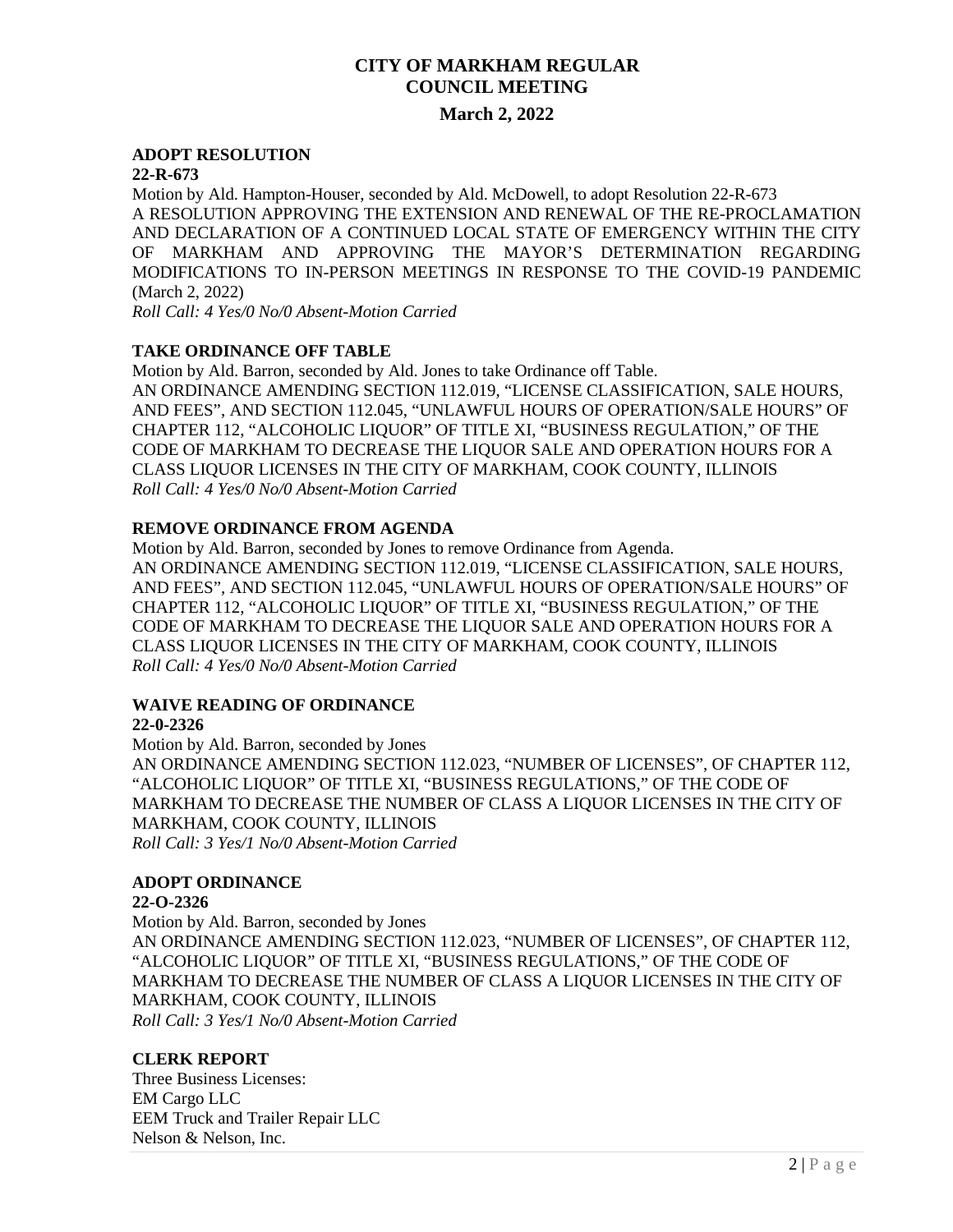### **OPEN FLOOR**

Motion to open floor by Ald. Hampton-Houser, seconded by Ald. McDowell to EM Cargo LLC *Roll Call: 4 Yes/0 No/0 Absent-Motion Carried* 

*Mayor Agp*awa - We have your application for your business, if you would like to just extend to the council what you intend to do. We do have some information; we've been out and inspected you and I know that Ald. McDowell has been out to your place as well. They may have some questions of your business tonight; you can just tell us what your what you're going to do with your business.

*EM Cargo* - It's a trucking company, we just run trucks, our own trucks.

*Ald. Hampton-Houser* - You just stated that these are your own company trucks that you will be repairing on this facility.

*EM Cargo* - Yes, we do simple things, like change tires in our facility.

**A***ld. Hampton-Houser* - You stated it just for you our vehicles, now are you saying that this is for anyone that has a tractor or trailer, and they need to come in and get a tire repair.

*EM Cargo* -No, we have the little shop Let's say for the truck that we have a lease if they need as small service, then we're going to do it in our facility. But if it's something big, we'll send somewhere else.

*Ald. Hampton-Houser* -These are your company's trucks and tractors trailers?

#### *EM Cargo* – Yes ours.

*Ald. Hampton-Houser -* Are you are you just repairing your own? You're not repairing other people's trucks right?

*EM Cargo-* Yes.

*Ald. McDowell -* I had a chance to go out and to the company. They actually rented a space out there. Really nice space is a trucking company very well kept up. They have a repair shop and the actual dispatch center, where they're actually taking all of their calls for their trucks that come in and this is on 163<sup>rd</sup> Place off Dixie Hwy.

*Ald. Hampton-Houser* -I also read the second one along with this because the other part is her storage place for the trucks, and I read both of them together.

#### **GRANT LICENSE**

Motion to grant license by Ald. McDowell, seconded by, Ald. Hampton-Houser to EM Cargo LLC *Roll Call: 4 Yes/0 No/0 Absent-Motion Carried* 

#### **CLOSE FLOOR**

Motion to close floor by Ald. Hampton-Houser, seconded by Ald. McDowell- to EM Cargo LLC *Roll Call: 4 Yes/0 No/0 Absent-Motion Carried* 

#### **OPEN FLOOR**

Motion to open floor by Ald. Hampton-Houser, seconded by Ald. McDowell to EEM Truck and Trailer Repair LLC *Roll Call: 4 Yes/0 No/0 Absent-Motion Carried* 

#### **GRANT LICENSE**

Motion to grant license by Ald. McDowell, seconded by, Ald. Hampton-Houser to EEM Truck and Trailer Repair *Roll Call: 4 Yes/0 No/0 Absent-Motion Carried*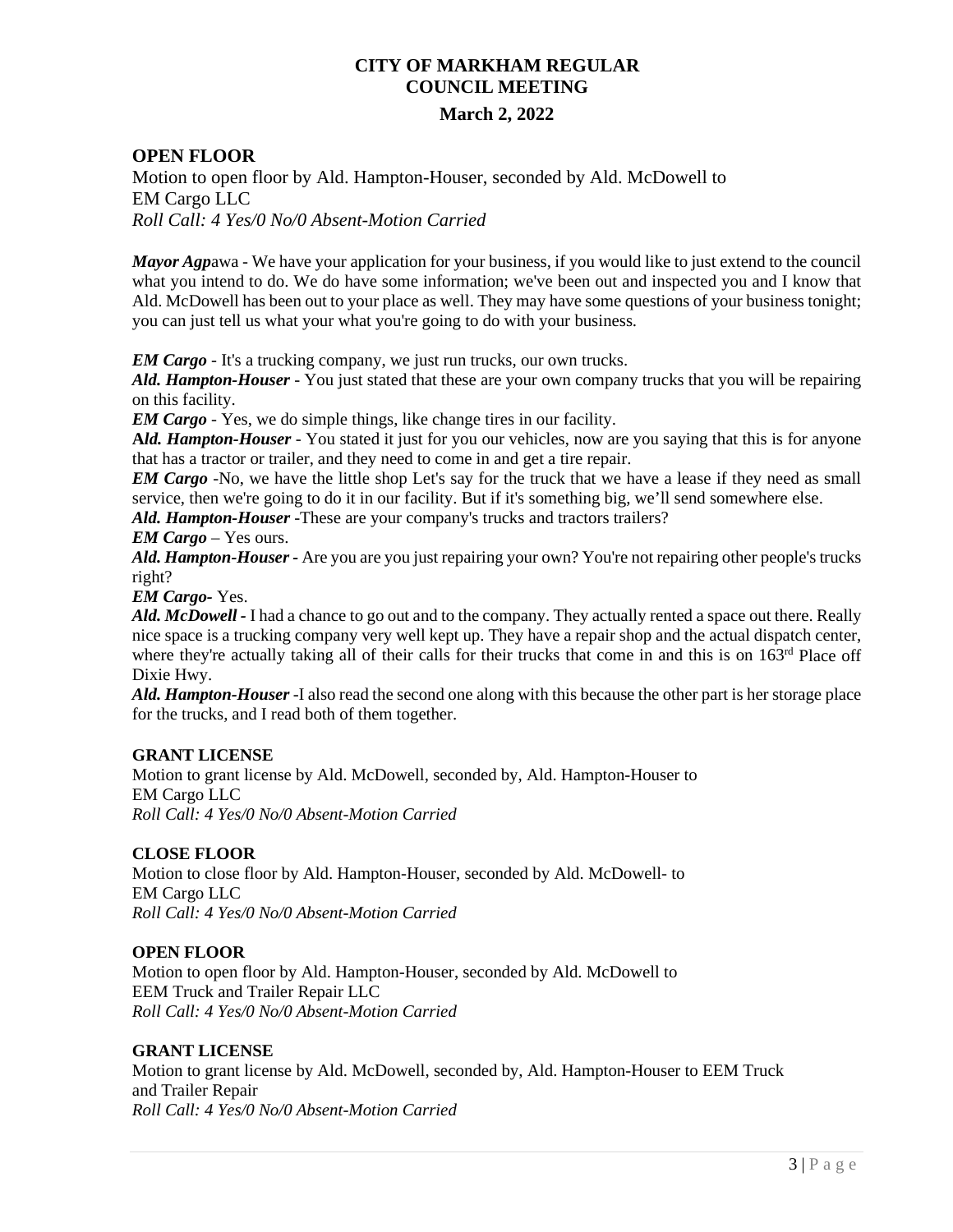# **March 2, 2022**

#### **CLOSE FLOOR**

Motion to close floor by Ald. Hampton-Houser, seconded by Ald. McDowell - to EEM Truck and Trailer Repair LLC *Roll Call: 4 Yes/0 No/0 Absent-Motion Carried* 

# **OPEN FLOOR**

Motion to open floor by Ald. Hampton-Houser, seconded by Ald. Barron to Nelson & Nelson, Inc. *Roll Call: 4 Yes/0 No/0 Absent-Motion Carried* 

*Mayor Agpawa* - We have your information for business licensing. And we know that some of our inspection people have been out as well as Ald. McDowell to visit your location. Tell us what's the nature of your business and we'll have some questions for you.

*Mr. Nelson* - We've been in operation since 2019, the location that I'm using here is for the logistics of our dispatching, load planning and for my workers. This is my office for payroll and day-to-day operations, and my secretaries. The industrial space garage area will be used for a storage area for supplies. We do have contracts with General Motors, DWS, Amazon, etc. We have a good rating in the state of Illinois as far as business really excited to come over in Markham.

*Ald. Hampton-Houser* - So there will be no vehicles parked on the location

*Mr. Nelson* – No

*Ald. Hampton-Houser* - Are you basically a broker?

*Mr. Nelson* – No I am a owner operator.

**Mayor Agpawa**-I know that we had some discussion Mr. Nelson, you did have one matter that talked with the Alderlady about with your vehicle, you said you aren't going to have vehicles there, but you did. That's something that we probably need to really make sure we're clear in your business plan with you, that if you're not going to have there then you shouldn't have parked on the street because I understand I got something to my office that we had to tow something from over there that was illegally parked. Mr. Nelson *Mr. Nelson* - A driver wanted me to check the oil, wheels and stuff like that he was having a problem. I did that, unfortunately, the truck was towed. But I did speak with Police Chief and the Alderlady and I have expressed that it will not happen again.

# **CLOSE FLOOR**

Motion to open floor by Ald. Hampton-Houser, seconded by Ald. Barron – to Nelson & Nelson, Inc. *Roll Call: 4 Yes/0 No/0 Absent-Motion Carried* 

# **DENY LICENSE**

Motion to deny license by Ald. McDowell, seconded by, Ald. Barron to Nelson & Nelson, Inc. at the present time. *Roll Call: 4 Yes/0 No/0 Absent-Motion Carried*

*Mayor Agpaw*a - Let's get this truck towing issue cleared up and let's come back and then we can see where we can go from there. See Mr. Champion when you are available.

#### **MAYOR'S REPORT**

We are having typical March weather; I hope nobody's going to get fooled by it. We certainly should be ready for it but we're going to definitely take advantage of getting into the neighborhoods with some of the housing things that we typically do, when it comes to these easements, we want to get on them. I've already gotten the usual lists I get from some of the wards I get different lists from you all about things that you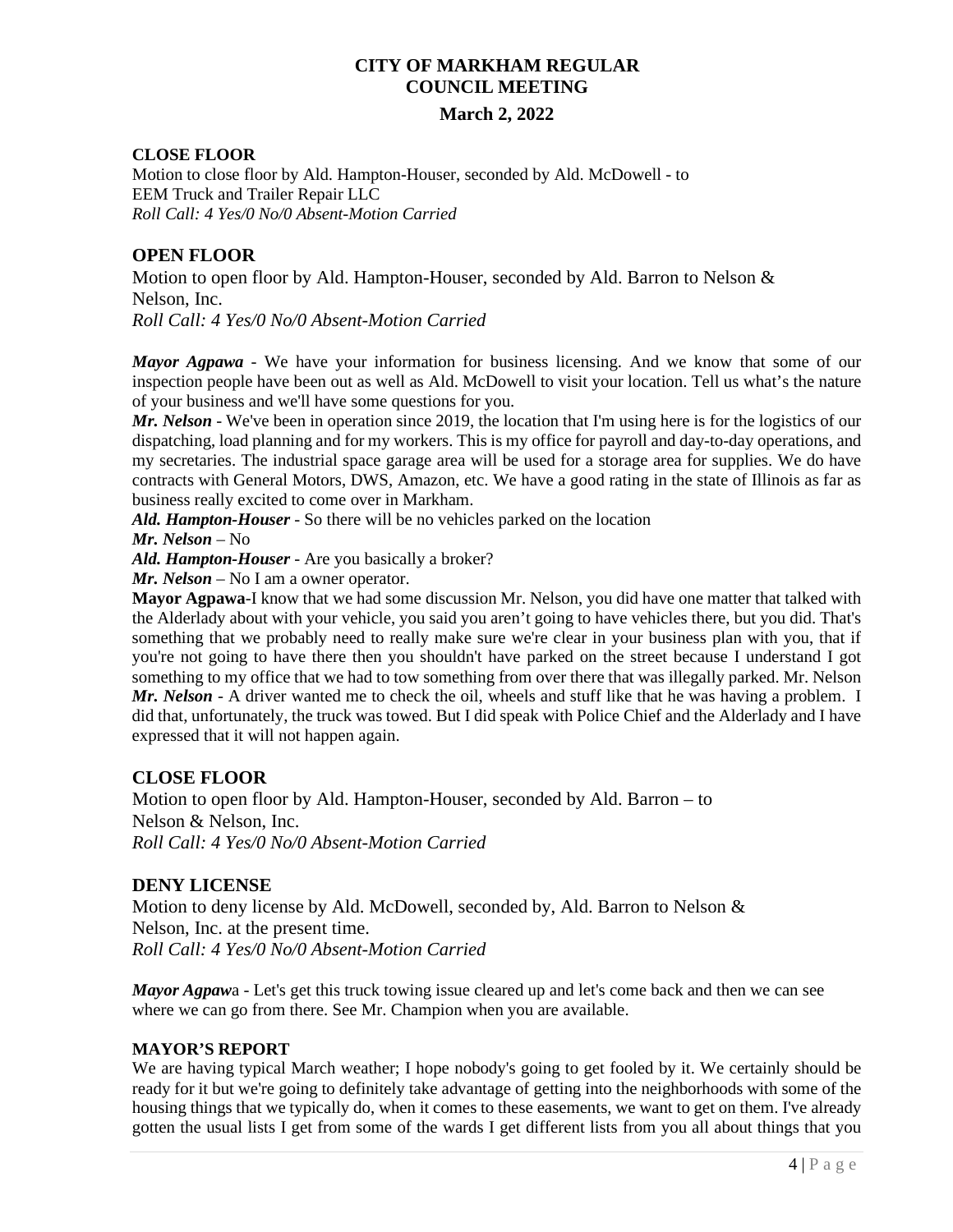want to get done and we'll get Public Works moving on those things. I want to mention that. I know I have some meetings in the upcoming week or so with a couple of different people who have volunteered to work on boards and different commissions, in different areas of the city. We're always looking for people that want to try and volunteer in this community. If you know anyone that would want to do that, please let us know, contact my office and we'll work with you. Excuse me one of the things that I wanted to mention. I think that Ald. McDowell said it in her prayer, I would ask really, that everybody really keep Ukraine in prayer. I think that you know what, we have our world in the place that it's at right now. As a city leader, I think about these things of the crisis's that can happen to people or community. Definitely that's something where there's a lot of suffering a lot of lives being lost. I definitely think that we're in a place that we really have a lot to be thankful for. Let's just try and keep other people in mind and take it and do what we can here locally. That's something that's really weighs on my mind every morning when I think about the war that is going on, Two other things I will go ahead and mention because I did want to elaborate on one subject, we have a community breakfast that is going to be on March 11 at Roesner Fieldhouse at 10 in the morning, we had started this back in about 20 I guess it was 2019 there about and we started to do a community affair where everybody comes out. I know we always talked about so much of having the seniors come out, but this is not just for seniors, this is for everybody to come out to a community forum breakfast, we would really like to keep that spirit of unity and have people to come out to that. One of the things that I wanted to take time to mention tonight, I don't listen to everything that I hear, I usually wait for people to at least call the office, If they have a complaint or they want to register a complaint or they have something that they want to say we'll take those things in, Sometimes I feel like it's necessary to make a statement about some things, I will make one statement that is as far as the alcohol liquor matter, I will say one thing, good to see you all here, sorry it's under these circumstances but it's good that people come out. Every once while even after tonight drop by and see us, call office if there's things that we can do to work together as it gets warm. Maybe there's some things that we can get out of this. I'm glad that we're able to get through this, and you know, I just want to continue to encourage you all do good business and we'll work together I know there's some still some meetings that are set. We need to have those meetings. I'm looking forward to the Administrator and Aldermen coming back and let me know how those things went. And I'll hear about them and chime in as well. So, I did have an opportunity to stop by one location with some of the mayors, that was a good opportunity to be out and we'll be out to visit you. One of the things that I wanted to mention what I was saying about comments that you hear in the community I really want to and I know that the administrator will chime in tonight, we recently received to the City of Markham, three of our schools received \$100,000 each from Amazon and actually \$200,000 went to the one district because just two schools are in the one district. We were pretty fortunate to get that money allocated to us and I think that the part that probably troubled me the most is that I was hearing so many things about well, we should have got more, and I really just really said to myself that's just not a good attitude for us to have here in Markham. Why should we have gotten anything? This is necessary for me as the leader of the city to say this, Amazon and these businesses don't owe us anything, pay your taxes, do good business and be a good commercial resident, that's what you owe us. You owe us that, pay your fees and conduct good business. But if somebody decides to give us something the audacity for us to think that they should have given us more makes me just boil. I can't believe that we think that. Well, we'll be underserved the rest of our days if we function that way, I refuse to be some underserved mayor of an underserved community. I took it as a blessing, not as somebody owed it to me in the deals that we made to get Amazon in here, somebody else could have cut it with them, and maybe they could have gotten just as lucrative deal. That's the one we made, was it the best deal in the world, probably not, but it's the one we made to where we could benefit for years to come. It should have been negotiated that they should have given us more, now it was just necessary for me to say that because every time somebody will say, well, they're making billions I get it, I'm not counting their money. That's not what we're saying, I'm not counting any business in this town, you can give as much as you want. But you just have to do right by Markham they're wise to go ahead and try and invest in the place where they live at, their businesses live here. They should do that, so as the leader of the city again, I'm making this I'm on a soapbox for just one reason because we had this room full of kids, our kids, they don't have to take care of our kids they don't have to give us anything, but since they're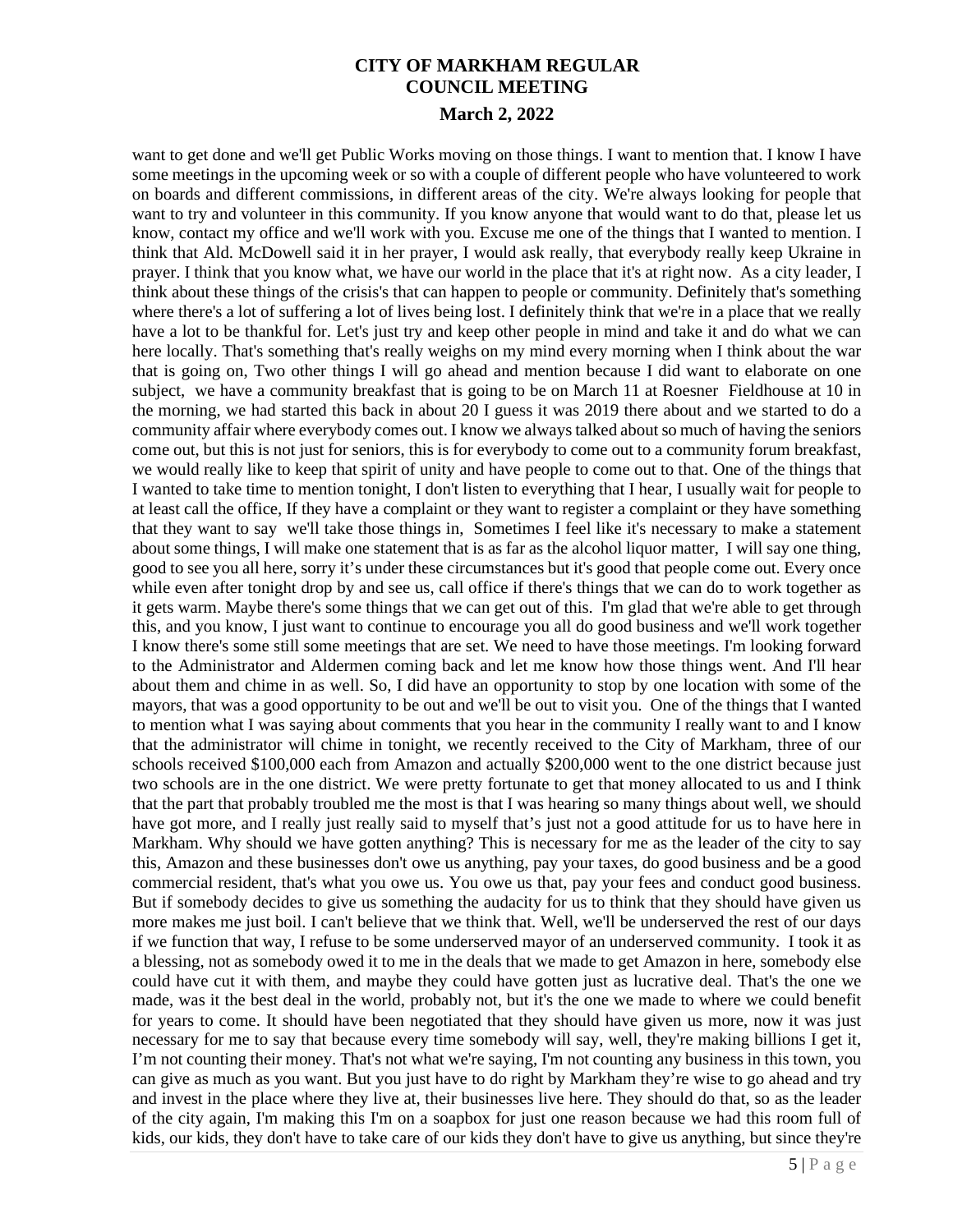doing it, God bless them. We'll certainly ask since they have it to give, I mean we just need some understanding people about that. And as a leader, I'm going to say it and I don't know how this Council feels about it, but I just know that we've done the right thing to try to get business to come in here. That's why they came, with that I've said not near as much as I want to. That's enough. I'll go over to the city administrator who was actually brought in to really make sure that we had good partnerships with businesses that we tried to do that. It hasn't been perfect for anybody just come in here to work with us. We've had to rebuild some things, I'm looking at look at Mr. Sutton, a longtime resident here, he had to go through all kinds of stuff with our Building Dept., up and down, back and forth. He called me all the time, but stuff and I had to try to understand it because and try and let him know we are rebuilding. But he did everything we asked him to do. He didn't ask for anything for free, he paid for it. If anybody that ask for free and they work for Markham, you run them out, don't you give then anything, if they come over asking to give me a discount or give me something you tell to pay, they get paychecks. So that's how we should do that.

#### **DERRICK CHAMPION – CITY ADMINISTRATOR**

Good evening, everybody, for those who don't know me, my name is Derrick Champion. I am the City Administrator and Economic Development Director for the city. Just a little background I started with the Government as Public Affairs Manager, from there went over to the Department of Commerce and African American Development, from there to Deputy Director of the Office of Minority Economic Empowerment Office that was established because the State of the State of Illinois wasn't getting enough resources to areas like Markham. From there went over to the Metropolitan Water Reclamation District. Markham had landed Amazon which is a 4 million square feet \$322 million facility it is the largest robotics fulfillment center in this country, with 3,200 hundred employees 22 hours a day. When I got here, the main thing that I was dealing with from day one was no black representation on that site. The one thing that I had to do was introduce me to all the stakeholders scale property whose landowners in the development phase right here. Amazon has just attended. Ryan companies is the general contractor, they are the company that that built that building. They're based out of Minneapolis, Minnesota, and when I got here in August 2020, it wasn't a community benefit initiative plan in place. It wasn't a quality-of-life plan in place but guess what I did. I made sure that I held those community partners accountable, I called a meeting and told them that if they want to be a good community partner, you have to take care of the city of Markham, starting with our schools first because when our schools do better, our communities do better. That was the message that I had, I wanted to make sure that they were taking care of parks and infrastructure. We got parks redeveloped, we got our lights from 159th Street, Kedzie there are electrical circuits that we can now enjoy Christmas lights every year. That \$500,000 donation that the city of Markham received last week \$200,000 we got go to the water tower. Markham Park School, Prairie Hills and Barrack Obama Academy, really proud of that. You know why? Because Amazon put teachers demand programs in all the title one schools that nobody even talks about. The one thing that I pride myself on is holding people accountable, I didn't grow up in Markham, I don't owe anybody in Markham anything. The work that I do is always to benefit the residents one could I care now, that \$500,000 was money that was left over from the construction of that site. We had two choices, Amazon could have taken that back and put it in a general revenue fund, and we would never saw any of that. But guess what I did? had a meeting with the head person Brian Wilson right upstairs, I said the money needs to stay in Markham. Guess what happened, it stayed. If anybody wonders about what's going on in the city of Markham, especially on the second floor in this building, we are holding individuals accountable, especially our community partners. Amazon is a great community partner, Ryan Companies, they got it right. You know why, because they knew that they didn't come in here with a Quality-of-Life Plan, we changed that, the way that they do business, now nationally, Markham has made a huge impact On the way that a company does business now. We're really, really proud of that, and we should be thankful that we have a mayor that can have the vision to have a company like Amazon come here creating jobs, and more importantly giving back. Everything you say as we build this thing out is to benefit the residents of Markham. It's going to be a win for everybody at the end of the day, our schools, it will benefit our parks will be better, the infrastructure would be better. We're working on the redevelopment of our firehouses, extra firefighters. That's a big deal. There are more things coming down the pipeline that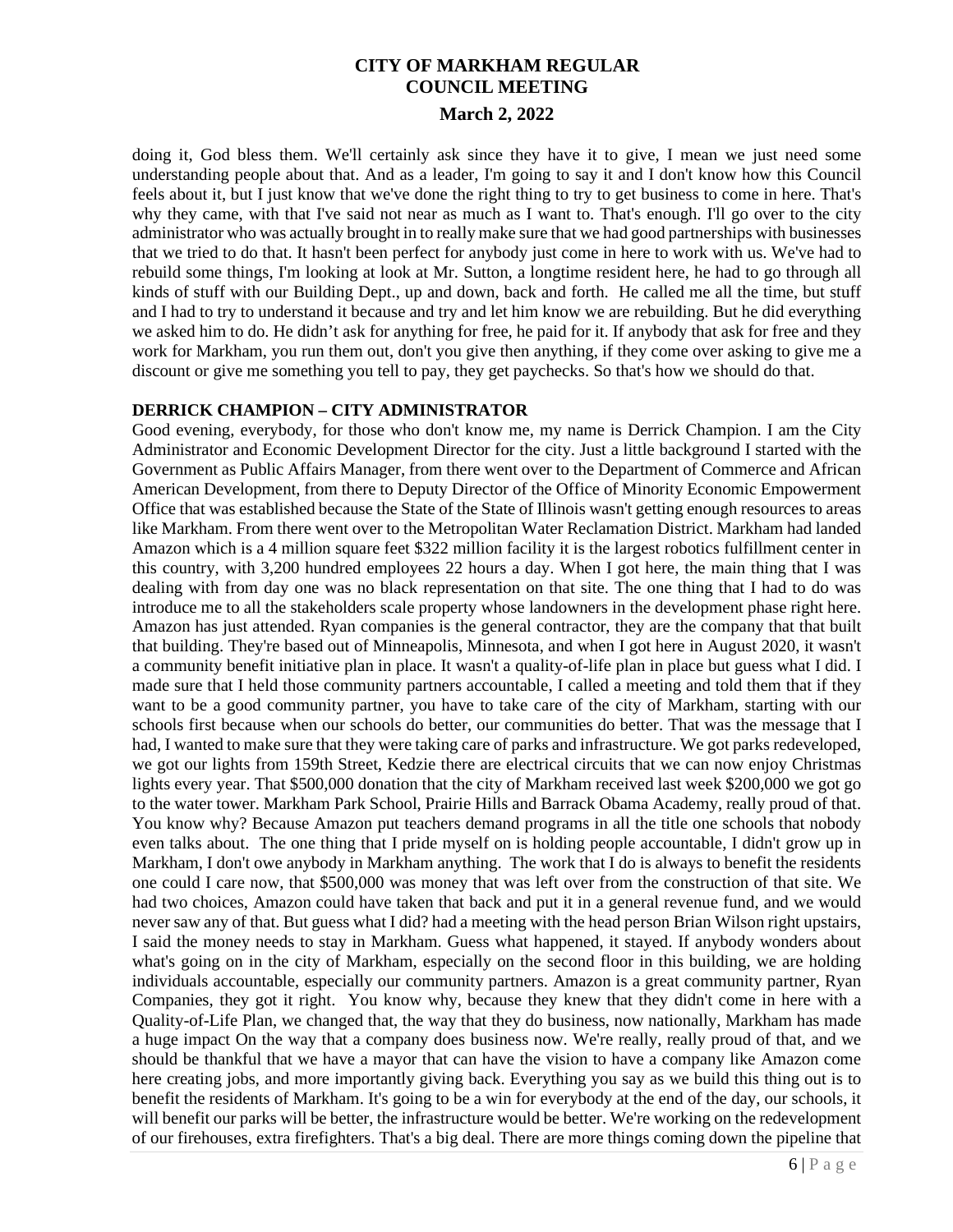I can honestly say that it's going to be a lot of good press, in Markham because of the work that's been done upstairs. If anybody has any questions or concerns anything, I can be reached at extension 337. I am trying to leverage everything that I can from Amazon it is going to help properties or whoever else is your business here. I don't take it lightly that people are chiming in with negative comments, because people don't understand what's going on behind the scenes of holding people accountable. I'm proud to work in Markham. I'm proud to make sure that I'm working with legislators, working with our lobbyist to make sure that we get everything we deserve, even to a point where we're we don't and we shouldn't have to go after competitive grants notices of funding opportunities in Markham, you know why we already disadvantaged it should be a non-compete process. Those are the things that the mayor and I talk about, those are the things that he's talking to the government about. You're going to see some changes take place that show Markham is on the move. If you have any questions, I am here.

#### **MAYOR AGPAWA**

I take it seriously as far as I'm concerned, my administration and when I say that I mean that collectively, I believe that for all of us, we feel that way that we're trying to make people's lives better. Part of it is the maturity of not believing that somebody owes us something, I think that if somebody could, if they have it, and they want to give it, that's fine. But I think the attitude is what really is so important and maturity of how we handled that is how we get as far as we can go. I think that as a leader, we're trying to make people's lives better and we try to make a healthy community. We had a wonderful time with Amazon and those kids, I think that the future looks good. I saw some of those kids light up. I saw a lot of things they did was talk about the black authors that they brought about those books I was in shock with all of those books that they had.

#### **CITY ADMINISTRATOR – DERRICK CHAMPION**

That was my idea, since it's Black History Month, let's put 100 books at each one of those schools, have black authors have black creators, that's a big deal. Just to kind of hit stop and then we want to hit play again, those Amazon signs that you see in the region are done by a black owned company, because of the work that's been going on here in Markham, I had to break up contracts to make sure that a black contracting component had an opportunity to do for that building. The minority bid on that building was \$44.5 million, most of that went to a Hispanic company when I got here there was only about \$1.4 million left, I took advantage of what was left and made sure that I had to break up contracts to have individuals that look like this community represented on that site. Ryan Companies joined the National Association of Minority Contractors. Just got a call last week. Derek, thank you for the work that you've been doing because of you., you made a difference. Now we can build a center out in the Southland area that doing things different now just because of the work that's been done right here in this building. Markham is making some noise that you already know about ask some of the black contractors, we're excited and proud of that is because of the work that's been done right here in this in this particular building.

### **ALD JONES**

Snow was going hopefully it's totally gone. Great job Public Works, other people have done in snow programs. But it's also the little things that no one talks about that snow people have done. Two examples remind me of the Good Samaritan, the gentleman on the side of the road and two people pass them up. There were two incidents where a lady fell on the ground and our snow people one of the Public Works drove up, stopped back up, helped the lady out get to get to the hospital. She was just released out the hospital three weeks ago. This is the heart and dedication of the people that we have here, another incident on yesterday we have a firefighter, a lady was in a wheelchair, and she slipped away she fell he helped her up, this is the heart dedication of the rest of the employees that we have. You're not just doing the job but above and beyond. So those Public Works Department and the Fire Department who took the extra time do that, Markham is blessed for what you did. Give me the names I know of the mayor came to your office to commend them for doing such a great job, above and beyond, for what you are doing. I would like to also say I'm happy for the events of the Board on tonight extended the licenses until two o'clock. I believe this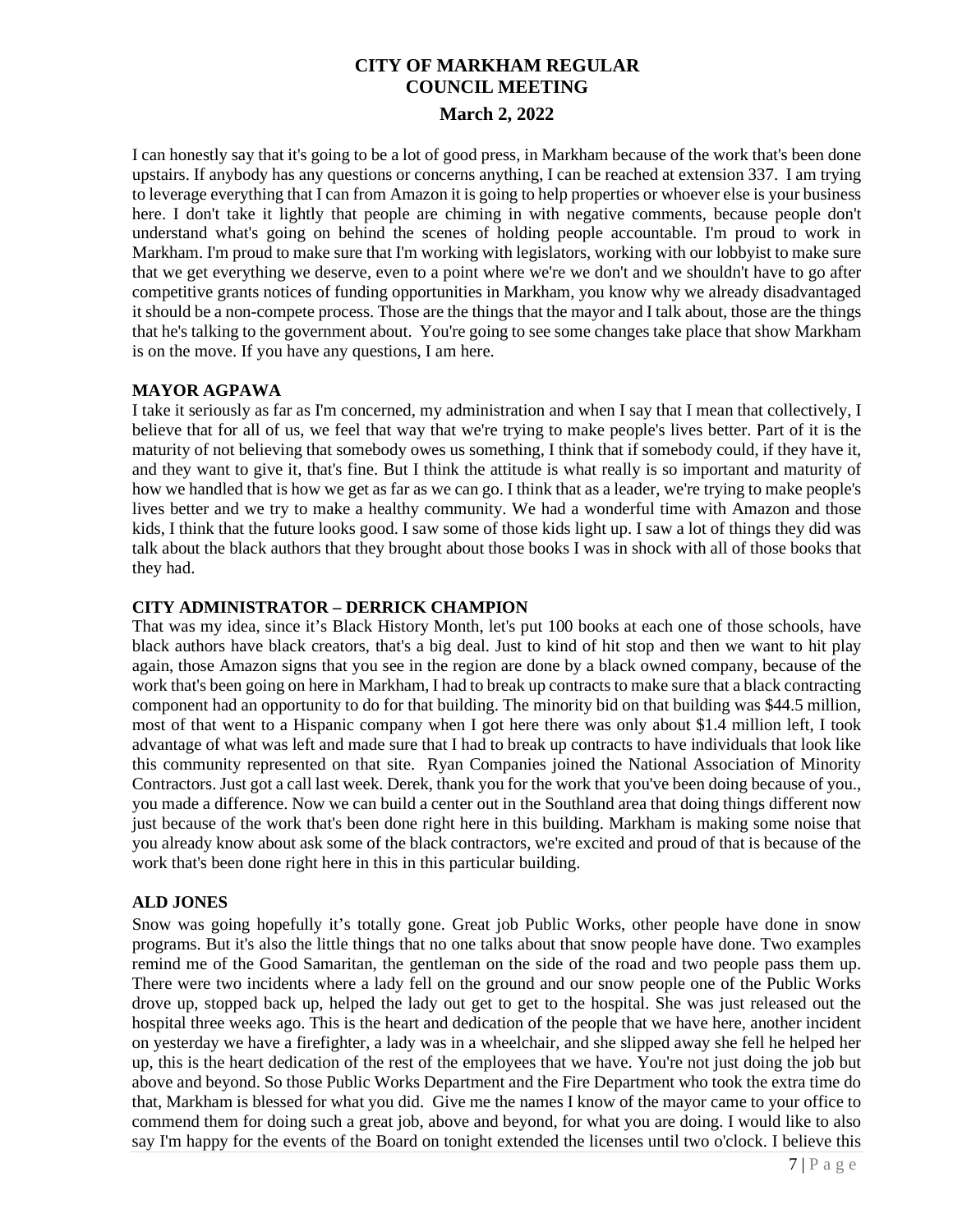is definitely beneficial for small businesses. I commend you all for your dedication to your businesses. It's not about politics, but about business. You know, I want to respect you all in what you have accomplished. The blood, sweat and tears you put in your companies. God recently trained me theory ruined me. 40 years old. I definitely commend you all for staying with us with this company. Please come back out and support the city of Markham. I know I spoke to Ernie; he wants to sponsor some program for youth, we definitely appreciate that. I'd also like to commend Amazon for once again, their donations in my ward, 155<sup>th</sup> and Kedzie, they put a memorial bench and they did the decorations for that for Memorial Day. Mr. Champion thank you for the effort you put into that I'm really appreciate of that. This coming March 7, Markham we have a police exam, to bring more police officers to make you safe, to come to the meetings so that you can be comfortable. And that's what I want you to be safe. So, we should be doing things striving to better the community, better business and everything else.

# **ALD. BARRON**

Good evening. I'm just going to chime in a couple of things on Amazon in working with some builders and some of the residents that come up and thank me because their house grew in value by \$20 to \$40,000. Amazon has had a very positive effect on the community. I think it's had a positive effect on the city. This past year, we were able to have some celebrations right here in our city parking lot, that were absolutely wonderful. Alder. McDowell for the coat drive, the mayor's vision of cleaning up the town has been fabulous. I see somebody out there in the rain picking up paper, the town has never been this clean. I been here since 1958, and I'm going to say it right now, it's the cleanest it's ever been and it's only going to get better. Over the past two years we were able to do a lot of patching, this is one of the first winters I can remember in many years that some of the streets aren't just potholes that are connecting the streets together. A lot of the work that's been done in the last two years has been very successful, we stopped potholes we will be out fixing signs, that is one tragedy of snow falling is that some of our street signs and our stop signs and stuff like that get damaged, but I've been assured that they're working on some of the problems with the signs is the grounds frozen. I also want to announce that we lost the life of ours I know he was born here Buddy Carra he died last week Buddy worked for Public Works. He was on our volunteer fire department for many years. His father used to be the Superintendent of Public Works. I recently did a light check in the Fourth Ward and actually, with the new lights installed it's not as bad as it used to get anywhere from 15 to 20 lights. March 22<sup>nd</sup> through the 29<sup>th</sup> will be Bremen townships tax appeal. For the people my ward, that's the time to appeal your taxes. I urge everyone the file maybe the assessor's office will understand that we're not going to take all this when the new assessor came in, he told us over at Commissioner Simpson's office that you know he was going to bring a fair plan in and he was going to work with the residents and work with the businesses and we got hammered the business on Crawford Avenue down 167 It's ridiculous. All they're doing is being successful in chasing businesses out of Cook County. You can't complain if you don't fight, I urge everyone to file a tax appeal. The next thing is for the next six Fridays starting this Friday, the VFW will have their fish fry Everybody raves about it, it's reasonably priced and with some of the restrictions being lifted, they'll actually be seating people inside.

# **ALD. HAMPTON-HOUSER**

Good evening, Council, Residents and those here as well. They are going to do their very brief whatever but I'm just going to tick tack on a few little things that we've already discussed. In reference to Amazon, I had conversation with some individuals this week, I explained to them as well, when it comes to building relationships, it's a give and take, it's all about communication. I my admire Amazon for sitting at the table, Derrick Champion coming to the table sitting down with the with Amazon and getting exactly what Markham deserves and what Markham needs, just speaking with Derrick they have not turned down anything of his request. They recognize and understand the relationship that we're building and where we're trying to go with our vision. Speaking of vision as mayor, you and I had a conversation this was years ago and we're still on the conversations even so today and reference to the vision that we're trying to see for our city, the vision, the road, the route that we're taking, to make major improvements. My hat goes off to you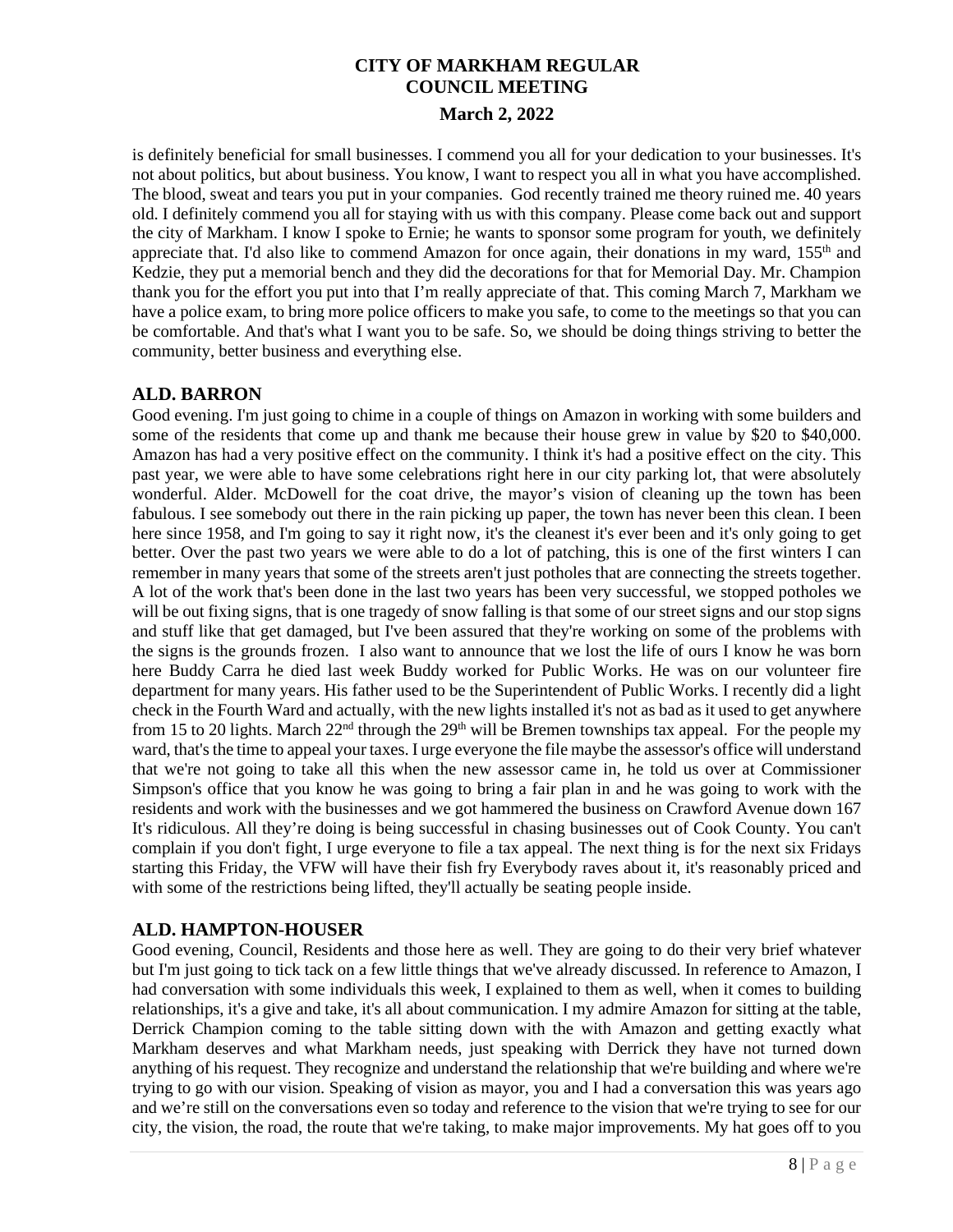as a leader of the city of Markham and we as some people might not understand this but there's only one chief and everybody else say Indians. They might not understand that but we see the same vision and we're Indians. I'm an Indian and I'm following make sure that we follow our guidelines. Make sure that we follow our vision making sure we don't point about what we tried to do what we're trying to accomplish with the city of Markham. So again, my hat goes off to you mayor, we appreciate you I appreciate you so much for standing up and we all see the same vision. Thank you for mentioning the police exam, because we are short police officers at this present time, and we are trying to make sure that we can move forward with getting the police officers in who's dedicated to the city of Markham, and they do their job. Thank you for mentioning that tax appeal, I'm in total agreement with him. We do need to make sure we appeal our taxes, I do understand his sensitivity and how dedicated he has been for years trying to make sure that we keep our businesses in our area and not run them off. That's the purpose of a tax, the purpose of the tax is to be an incentive to make sure we bring companies into our community and give them a break so they can stay in our community. I have to comment on that VFW, they do have excellent food on Fridays. I'm kind of glad it's that time of the season again and we need to support our businesses in our community. We have a lot of good businesses in our community, and we need to visit them and support them and pay a fair price. All right, and then also in Ward 1, I just want to thank Public Works they have been in the area, I have addressed a couple of concerns that some residents have had conversation with me about and we are actually making sure that we can execute those concerns and move forward. Spring is here, I have communicated with quite a few of the residents as well to let them know that we'll be moving forward with cutting down trees, getting easements cleaned up a little bit better and addressing some of the homes that are in our ward. We have come a long way in every ward, 1,2,3,4, in reference to the abandoned properties trying to get them cleaned up the easements and all the other things that we're doing. I keep my hat goes off to the council as a whole that we are moving in the right direction, and we have made some major changes and it has been seen and it's still being seen in the city of Markham. today.

#### **ALD. MCDOWELL**

Good evening, Mayor City Council. I just want to touch a little bit on Amazon, it was indeed a pleasure to be able to see those kids faces on last Friday when they looked and saw all of those books. They were overwhelmed. They get down on your knees and started going thru the wagons looking at the books and they were African American authors, that was exciting to me and overwhelming to our school system. I applaud Amazon for that. The kids also had a chance to go and look at our black history exhibit, and to actually walk with our kids in our community and to just enlighten them more about the culture of where they came from. It was phenomenal, so Amazon, if you're listening tonight, I applaud you, I thank you for what you're doing for our city of Markham. Amazon has actually donated 5k to cut the trees out in the 2<sup>nd</sup> ward. We will be breaking ground for a new park which is going to be donated by Amazon. I'm excited about that, because that is coming to all of you who live in Markham, and I don't care if they gave us a dollar, it is another dollar that our school systems did not have and not to be ashamed to say \$100,000 I thank God for \$100,000 to the school system that didn't have it. Another book that we can have in our black school system, that is just awesome. We really would we really need to do we have any kids that were making the comments to say 100,000 Come on, this is our school system, I grew up in 152 1/2 and I am so happy Miss Canon even called because she was so excited. So, I thank God for what Amazon has come into this city to partner with our town. Also, if you have not registered for Senior Birthday Club, it is a city-wide birthday club, we have received so many phone calls, and we're a little bit behind with our video for our seniors. Please call in and register for our senior birthday.

# **CLERK**

2 people signed in – only one will speak.

# **MOTION TO OPEN FLOOR TO PUBLIC**

Motion by Ald. Barron, seconded by Ald. McDowell to Open Floor to Public. *Roll Call: 4 Yes/0 No/0 Absent-Motion Carried*